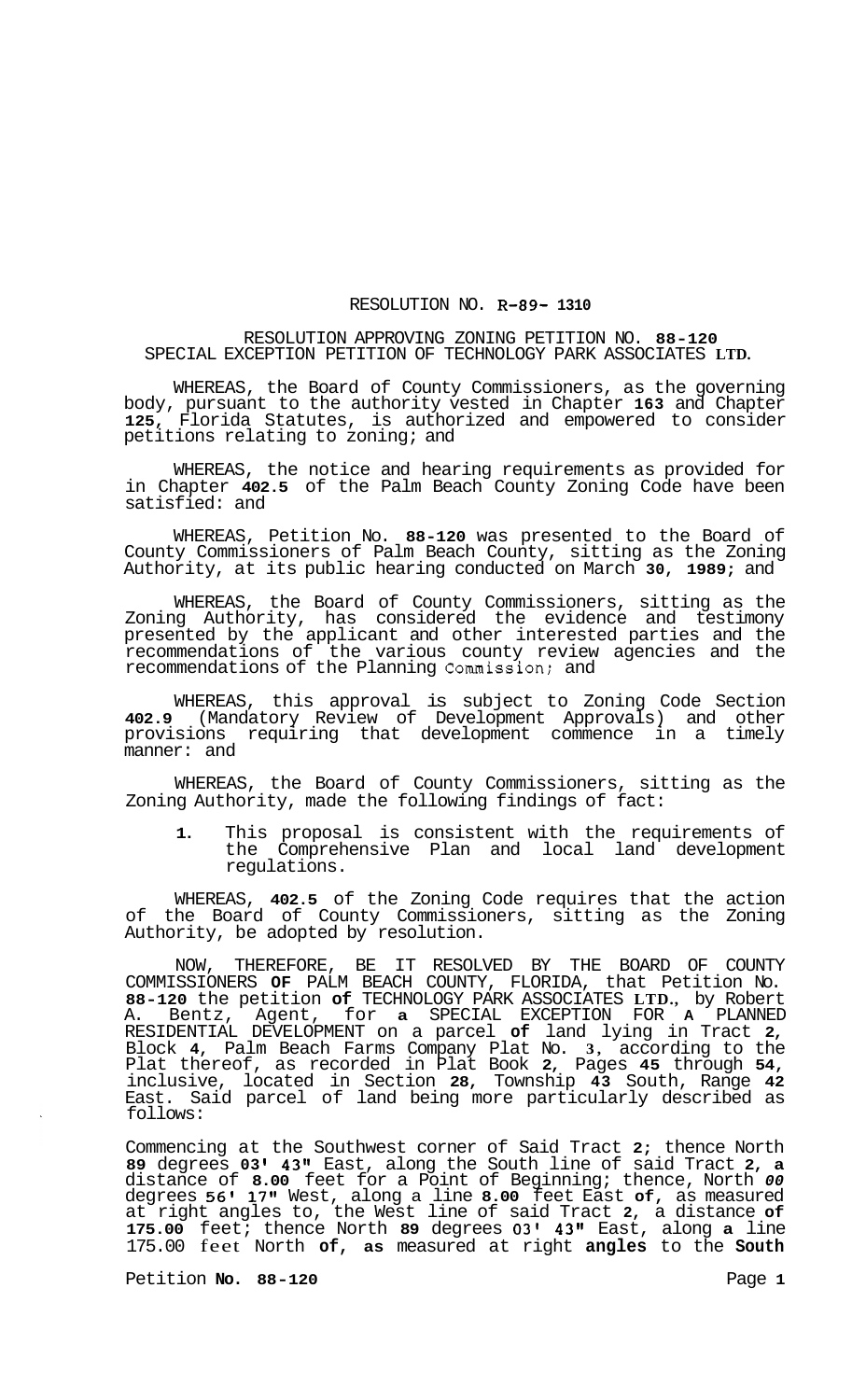**line of said Tract 2, a distance of 1163.87 feet; thence South 01 degree 01' 28" East, a distance of 150.00 feet; thence South 89 degrees 03' 43" West along a line 25.00 feet North of, as measured at right angles to the South line of said Tract 2, a distance of 1132.08 feet to the point of Curvature of a Curve to the right, having a radius of 25.00 feet; thence, Northwesterly along said curve, through a Central angle of 89 degrees 591 27", a distance of 39.27 feet to the end of said curve; thence South**  *00* **degrees 56' 50" West, along a line 15.00 feet East of, as measured at right angles to, the West line of said Tract 2, a distance of 50.00 feet to the intersection thereof with the South line of said Tract 2: thence South 89 degrees 03' 43" West, along the South line of said Tract 2, a distance of 7.00 feet to the Point of Beginning, being located on the northeast corner of the intersection of Skees Road and Country Place Road in a RS-Single Family Residential Zoning District, was approved on March 30, 1989, as advertised, subject to the following conditions:** 

- **1. The development shall be limited to a maximum of nine (9) residential lots.**
- **2. Clearing of native vegetation shall be limited to the minimum amount necessary to provide for building pad, parking and pool areas.**
- **3. Sewer service is available to the property. Therefore, no septic tank shall be permitted on the site.**
- **4. Water service is available to the property. Therefore, no well shall be permitted on the site to provide potable water.**
- **5. The developer shall provide discharge control and treatment for the stormwater runoff in accordance with all applicable agency requirements in effect at the time of the permit application. The drainage system shall be maintained in an acceptable condition as approved by the County Engineer.**
- **6. Within 90 days of approval of this project, the property owner shall convey to Palm Beach County by road right-of-way warranty deed for County Place, 40 feet from centerline free of all encumbrances and encroachments. Petitioner shall provide Palm Beach County with sufficient documentation acceptable to the Right of Way Acquisition Section to ensure that the property is free of all encumbrances and encroachments. Right-of-way conveyances shall also include "Safe Sight**  Corners" where appropriate at **determined by the County Engineer.**
- **7. The property owner shall pay a Fair Share Fee in the amount and manner required by the "Fair Share**  Contribution for Road Improvements Ordinance" as it **presently exists or as it may from time to time be amended. The Fair Share Fee for this project presently is for the 8 proposed lots \$1,045.00 per approved single family dwelling unit over 2,000 square feet and**